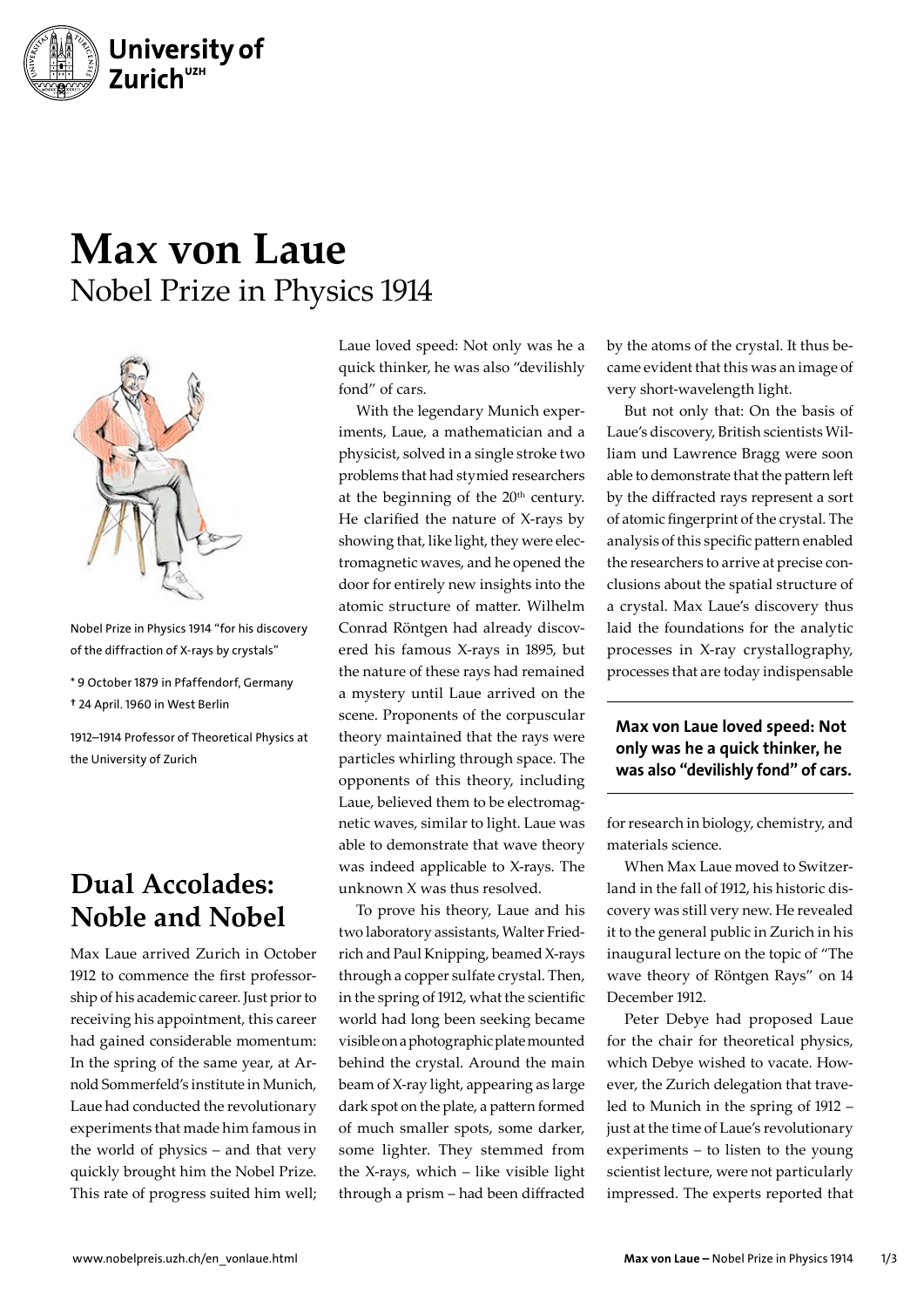

Laue came across as well prepared, but that he spoke quickly, quietly, and not very clearly. They nevertheless took the view that these shortcomings could be overcome with time, and nothing more stood in the way of Max Laue's appointment.

During the two years he spent in Zurich, Max Laue continued to hone his theory. Practical research, however, was somewhat hindered by a shortage of funds. For instance, Laue lacked the means to finance a sufficient number of X-ray tubes for his experiments. More over, an application for an assistant to relieve him of his many duties was

Max Laue's discovery laid the foundations for the analytic processes in X-ray crystallography, processes that are today indispensable for research in biology, chemistry, and materials science.

unceremoniously rejected by the Zu rich authorities. On 14 July 1914, Laue resigned his position at the University of Zurich in order to accept a professor ship in Frankfurt am Main – and sub sequently found himself in the middle of the war. The war was also the rea son that the Nobel Prize for 1914 was only announced the following year. Yet before entering the ranks of scientific nobility, von Laue had already risen to the rank of nobility during his time in Switzerland. His father, a German officer, had been granted a hereditary title in 1913, and Max Laue left Zurich as Max von Laue. *Roger Nickl*

Source: Margrit Wyder: *Einstein und Co. – Nobelpreisträger in Zürich;* Verlag NZZ libro, Zürich 2015 Illustration: Aline Telek Translation: University of Zurich